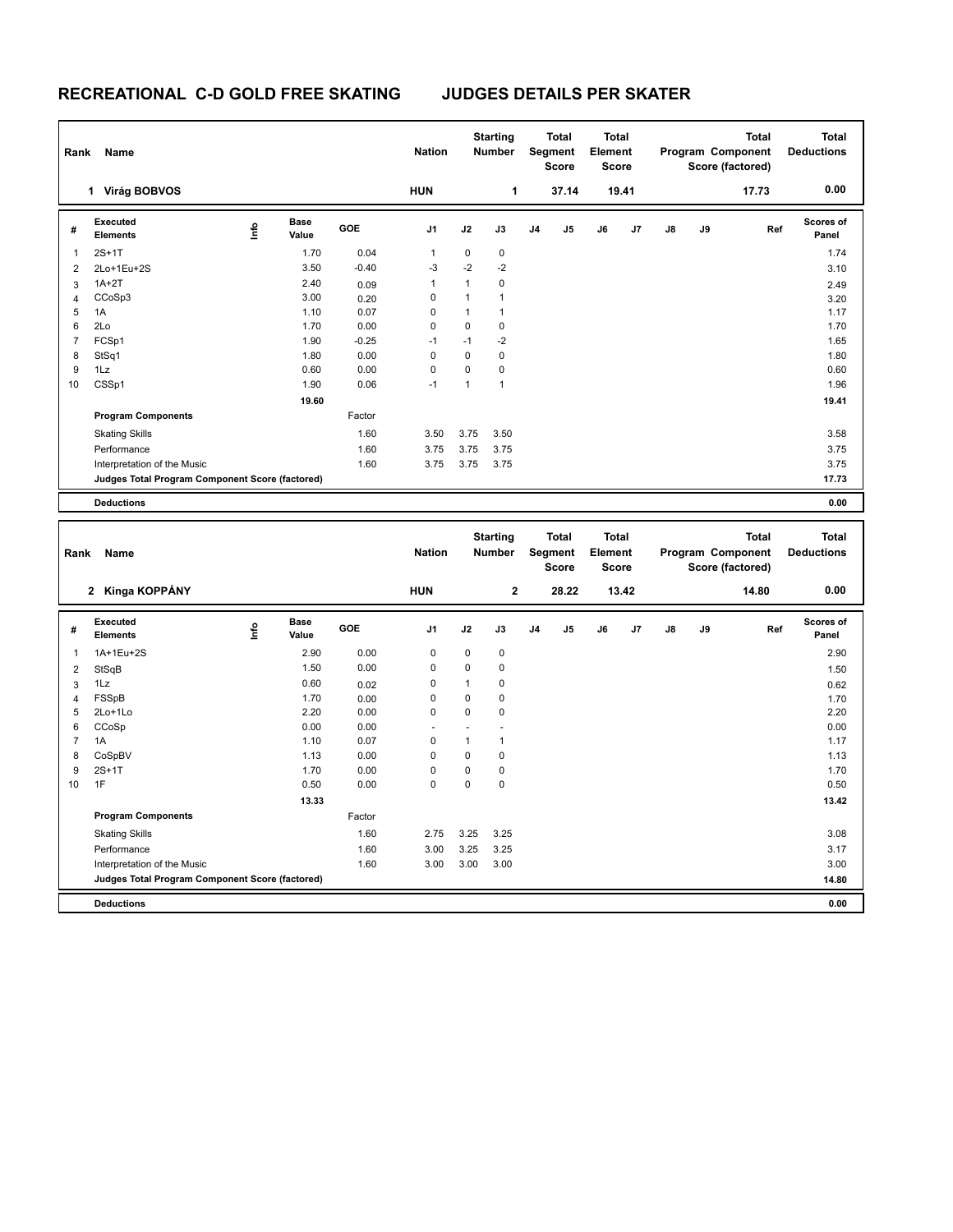| Rank           | Name                                            |             |                      |         | <b>Nation</b>  |      | <b>Starting</b><br><b>Number</b> |                | <b>Total</b><br>Segment<br><b>Score</b> | Total<br>Element<br><b>Score</b> |                |               |    | <b>Total</b><br>Program Component<br>Score (factored) | Total<br><b>Deductions</b> |
|----------------|-------------------------------------------------|-------------|----------------------|---------|----------------|------|----------------------------------|----------------|-----------------------------------------|----------------------------------|----------------|---------------|----|-------------------------------------------------------|----------------------------|
|                | Dorottya VARGA<br>3                             |             |                      |         | <b>HUN</b>     |      | 3                                |                | 27.76                                   |                                  | 13.90          |               |    | 13.86                                                 | 0.00                       |
| #              | Executed<br><b>Elements</b>                     | <u>info</u> | <b>Base</b><br>Value | GOE     | J <sub>1</sub> | J2   | J3                               | J <sub>4</sub> | J <sub>5</sub>                          | J6                               | J <sub>7</sub> | $\mathsf{J}8$ | J9 | Ref                                                   | <b>Scores of</b><br>Panel  |
| 1              | 2S                                              |             | 1.30                 | 0.00    | $\mathbf 0$    | 0    | $\mathbf 0$                      |                |                                         |                                  |                |               |    |                                                       | 1.30                       |
| $\overline{2}$ | 2Lo                                             |             | 1.70                 | $-0.17$ | $-1$           | $-1$ | $-1$                             |                |                                         |                                  |                |               |    |                                                       | 1.53                       |
| 3              | CCoSp1V                                         |             | 1.50                 | $-0.15$ | $-1$           | $-1$ | $-1$                             |                |                                         |                                  |                |               |    |                                                       | 1.35                       |
| 4              | 1Lz!+1A+SEQ                                     |             | 1.36                 | $-0.11$ | $-1$           | $-1$ | $-1$                             |                |                                         |                                  |                |               |    |                                                       | 1.25                       |
| 5              | 1A+1Lo+1Lo                                      |             | 2.10                 | 0.00    | $\mathbf 0$    | 0    | $\mathbf 0$                      |                |                                         |                                  |                |               |    |                                                       | 2.10                       |
| 6              | SSp2                                            |             | 1.60                 | 0.05    | $\Omega$       | 0    | $\mathbf{1}$                     |                |                                         |                                  |                |               |    |                                                       | 1.65                       |
| $\overline{7}$ | StSqB                                           |             | 1.50                 | 0.00    | 0              | 0    | $\mathbf 0$                      |                |                                         |                                  |                |               |    |                                                       | 1.50                       |
| 8              | 2S                                              |             | 1.30                 | $-0.13$ | $-1$           | $-1$ | $-1$                             |                |                                         |                                  |                |               |    |                                                       | 1.17                       |
| 9              | $1F+1T$                                         |             | 0.90                 | 0.00    | $\Omega$       | 0    | $\mathbf 0$                      |                |                                         |                                  |                |               |    |                                                       | 0.90                       |
| 10             | FSSpBV                                          |             | 1.28                 | $-0.13$ | $-2$           | 0    | $-1$                             |                |                                         |                                  |                |               |    |                                                       | 1.15                       |
|                |                                                 |             | 14.54                |         |                |      |                                  |                |                                         |                                  |                |               |    |                                                       | 13.90                      |
|                | <b>Program Components</b>                       |             |                      | Factor  |                |      |                                  |                |                                         |                                  |                |               |    |                                                       |                            |
|                | <b>Skating Skills</b>                           |             |                      | 1.60    | 3.00           | 3.00 | 3.00                             |                |                                         |                                  |                |               |    |                                                       | 3.00                       |
|                | Performance                                     |             |                      | 1.60    | 2.75           | 2.75 | 3.00                             |                |                                         |                                  |                |               |    |                                                       | 2.83                       |
|                | Interpretation of the Music                     |             |                      | 1.60    | 2.75           | 3.00 | 2.75                             |                |                                         |                                  |                |               |    |                                                       | 2.83                       |
|                | Judges Total Program Component Score (factored) |             |                      |         |                |      |                                  |                |                                         |                                  |                |               |    |                                                       | 13.86                      |
|                | <b>Deductions</b>                               |             |                      |         |                |      |                                  |                |                                         |                                  |                |               |    |                                                       | 0.00                       |

! Not clear edge

| Rank           | <b>Name</b>                                     |         |                      |            | <b>Nation</b>  |             | <b>Starting</b><br><b>Number</b> |                | <b>Total</b><br>Segment<br><b>Score</b> | <b>Total</b><br>Element<br><b>Score</b> |       |               |    | <b>Total</b><br>Program Component<br>Score (factored) | Total<br><b>Deductions</b> |
|----------------|-------------------------------------------------|---------|----------------------|------------|----------------|-------------|----------------------------------|----------------|-----------------------------------------|-----------------------------------------|-------|---------------|----|-------------------------------------------------------|----------------------------|
|                | 4 Noémi BÁLINT                                  |         |                      |            | <b>HUN</b>     |             | 4                                |                | 24.21                                   |                                         | 12.47 |               |    | 11.74                                                 | 0.00                       |
| #              | Executed<br><b>Elements</b>                     | ١nf٥    | <b>Base</b><br>Value | <b>GOE</b> | J <sub>1</sub> | J2          | J3                               | J <sub>4</sub> | J5                                      | J6                                      | J7    | $\mathsf{J}8$ | J9 | Ref                                                   | Scores of<br>Panel         |
| 1              | $1F+1Lo$                                        |         | 1.00                 | 0.00       | 0              | 0           | 0                                |                |                                         |                                         |       |               |    |                                                       | 1.00                       |
| $\overline{2}$ | 2T                                              |         | 1.30                 | $-0.04$    | $-1$           | 0           | 0                                |                |                                         |                                         |       |               |    |                                                       | 1.26                       |
| 3              | 2Sq                                             | q       | 1.30                 | $-0.65$    | $-5$           | $-5$        | $-5$                             |                |                                         |                                         |       |               |    |                                                       | 0.65                       |
| 4              | 1Lz!+1Lo+1T                                     |         | 1.50                 | $-0.06$    | $-1$           | $-1$        | $-1$                             |                |                                         |                                         |       |               |    |                                                       | 1.44                       |
| 5              | 2Lo<                                            | $\prec$ | 1.36                 | $-0.59$    | $-5$           | $-4$        | $-4$                             |                |                                         |                                         |       |               |    |                                                       | 0.77                       |
| 6              | CCoSpBV                                         |         | 1.28                 | 0.00       | 0              | $\mathbf 0$ | $\mathbf 0$                      |                |                                         |                                         |       |               |    |                                                       | 1.28                       |
| 7              | $1A+1T$                                         |         | 1.50                 | 0.00       | 0              | $\Omega$    | $\mathbf 0$                      |                |                                         |                                         |       |               |    |                                                       | 1.50                       |
| 8              | FSSp1                                           |         | 2.00                 | $-0.13$    | $-2$           | $\Omega$    | 0                                |                |                                         |                                         |       |               |    |                                                       | 1.87                       |
| 9              | StSqB                                           |         | 1.50                 | $-0.10$    | $-2$           | $\Omega$    | 0                                |                |                                         |                                         |       |               |    |                                                       | 1.40                       |
| 10             | SSp1                                            |         | 1.30                 | 0.00       | $\mathbf 0$    | 0           | $\mathbf 0$                      |                |                                         |                                         |       |               |    |                                                       | 1.30                       |
|                |                                                 |         | 14.04                |            |                |             |                                  |                |                                         |                                         |       |               |    |                                                       | 12.47                      |
|                | <b>Program Components</b>                       |         |                      | Factor     |                |             |                                  |                |                                         |                                         |       |               |    |                                                       |                            |
|                | <b>Skating Skills</b>                           |         |                      | 1.60       | 2.50           | 2.50        | 2.50                             |                |                                         |                                         |       |               |    |                                                       | 2.50                       |
|                | Performance                                     |         |                      | 1.60       | 2.25           | 2.50        | 2.50                             |                |                                         |                                         |       |               |    |                                                       | 2.42                       |
|                | Interpretation of the Music                     |         |                      | 1.60       | 2.25           | 2.50        | 2.50                             |                |                                         |                                         |       |               |    |                                                       | 2.42                       |
|                | Judges Total Program Component Score (factored) |         |                      |            |                |             |                                  |                |                                         |                                         |       |               |    |                                                       | 11.74                      |
|                | <b>Deductions</b>                               |         |                      |            |                |             |                                  |                |                                         |                                         |       |               |    |                                                       | 0.00                       |

< Under-rotated jump ! Not clear edge q Jump landed on the quarter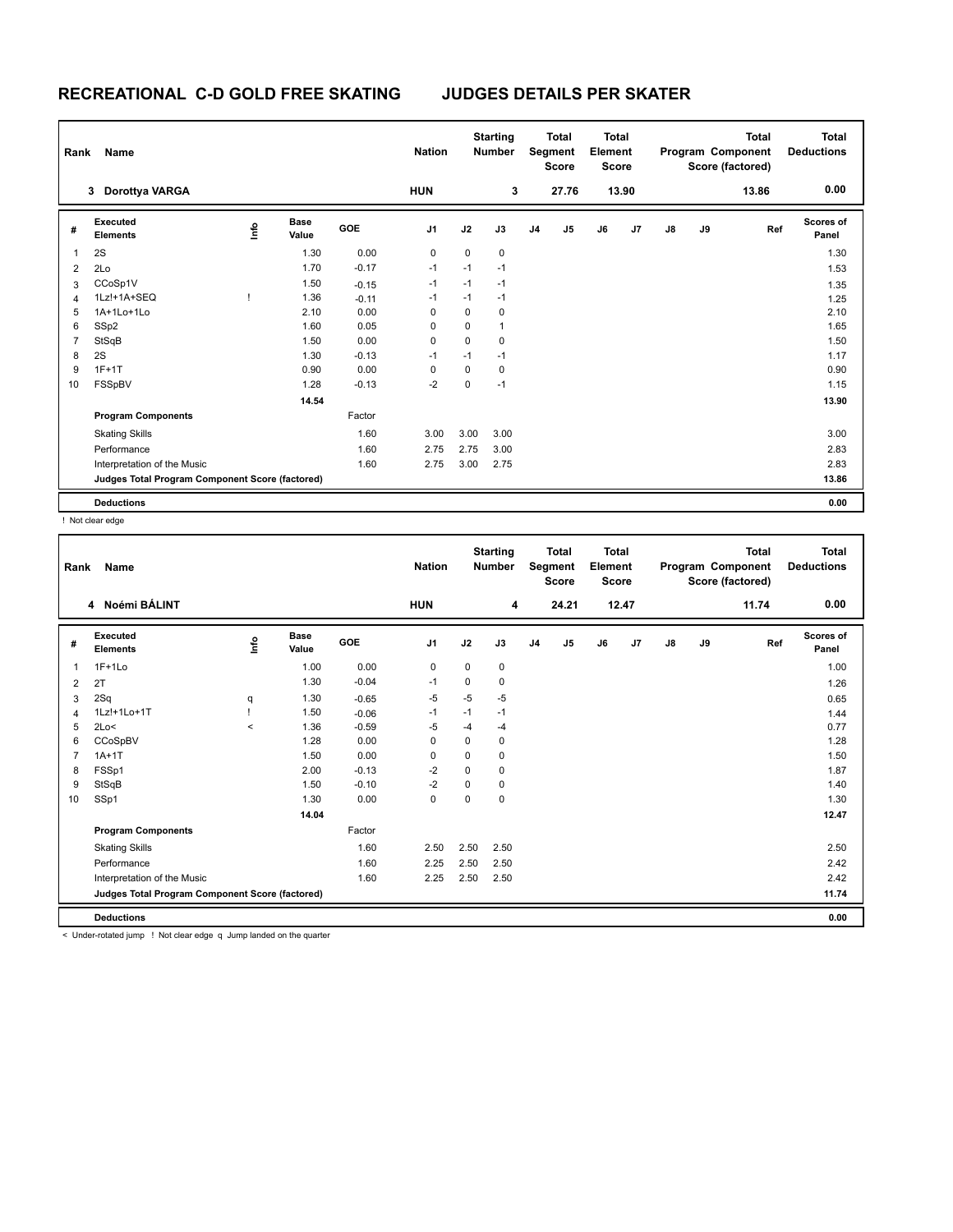| Rank           | Name                                            |         |                      |            | <b>Nation</b>  |      | <b>Starting</b><br><b>Number</b> |                | <b>Total</b><br>Segment<br><b>Score</b> | <b>Total</b><br>Element<br><b>Score</b> |       |               |    | <b>Total</b><br>Program Component<br>Score (factored) | Total<br><b>Deductions</b> |
|----------------|-------------------------------------------------|---------|----------------------|------------|----------------|------|----------------------------------|----------------|-----------------------------------------|-----------------------------------------|-------|---------------|----|-------------------------------------------------------|----------------------------|
|                | <b>Hanna CSANAKI</b><br>5.                      |         |                      |            | <b>HUN</b>     |      | 5                                |                | 22.79                                   |                                         | 11.02 |               |    | 12.27                                                 | $-0.50$                    |
| #              | Executed<br><b>Elements</b>                     | Info    | <b>Base</b><br>Value | <b>GOE</b> | J <sub>1</sub> | J2   | J3                               | J <sub>4</sub> | J <sub>5</sub>                          | J6                                      | J7    | $\mathsf{J}8$ | J9 | Ref                                                   | <b>Scores of</b><br>Panel  |
| 1              | 1F+2Loq                                         | q       | 2.20                 | $-0.51$    | $-3$           | $-3$ | $-3$                             |                |                                         |                                         |       |               |    |                                                       | 1.69                       |
| $\overline{2}$ | 1A                                              |         | 1.10                 | 0.00       | 0              | 0    | 0                                |                |                                         |                                         |       |               |    |                                                       | 1.10                       |
| 3              | 1A                                              |         | 1.10                 | 0.00       | 0              | 0    | 0                                |                |                                         |                                         |       |               |    |                                                       | 1.10                       |
| 4              | FSSpBV                                          |         | 1.28                 | $-0.13$    | $-2$           | 0    | $-1$                             |                |                                         |                                         |       |               |    |                                                       | 1.15                       |
| 5              | 1Lz+1Lo+2Lo<                                    | $\prec$ | 2.46                 | $-0.68$    | $-5$           | $-5$ | $-5$                             |                |                                         |                                         |       |               |    |                                                       | 1.78                       |
| 6              | 2T <                                            | $\prec$ | 1.04                 | $-0.31$    | $-3$           | $-2$ | $-4$                             |                |                                         |                                         |       |               |    |                                                       | 0.73                       |
| 7              | CCoSp                                           |         | 0.00                 | 0.00       | -              | ۰    | ٠                                |                |                                         |                                         |       |               |    |                                                       | 0.00                       |
| 8              | 2T <                                            | $\,<$   | 1.04                 | $-0.24$    | $-3$           | $-2$ | $-2$                             |                |                                         |                                         |       |               |    |                                                       | 0.80                       |
| 9              | SSp1                                            |         | 1.30                 | $-0.13$    | $-1$           | $-1$ | $-1$                             |                |                                         |                                         |       |               |    |                                                       | 1.17                       |
| 10             | StSqB                                           |         | 1.50                 | 0.00       | $\mathbf 0$    | 0    | $\mathbf 0$                      |                |                                         |                                         |       |               |    |                                                       | 1.50                       |
|                |                                                 |         | 13.02                |            |                |      |                                  |                |                                         |                                         |       |               |    |                                                       | 11.02                      |
|                | <b>Program Components</b>                       |         |                      | Factor     |                |      |                                  |                |                                         |                                         |       |               |    |                                                       |                            |
|                | <b>Skating Skills</b>                           |         |                      | 1.60       | 2.50           | 2.50 | 2.50                             |                |                                         |                                         |       |               |    |                                                       | 2.50                       |
|                | Performance                                     |         |                      | 1.60       | 2.50           | 2.75 | 2.75                             |                |                                         |                                         |       |               |    |                                                       | 2.67                       |
|                | Interpretation of the Music                     |         |                      | 1.60       | 2.50           | 2.50 | 2.50                             |                |                                         |                                         |       |               |    |                                                       | 2.50                       |
|                | Judges Total Program Component Score (factored) |         |                      |            |                |      |                                  |                |                                         |                                         |       |               |    |                                                       | 12.27                      |
|                | <b>Deductions</b>                               |         | Falls:               | $-0.50$    |                |      |                                  |                |                                         |                                         |       |               |    |                                                       | $-0.50$                    |

< Under-rotated jump q Jump landed on the quarter

| Rank           | Name                                            |         |                      |            | <b>Nation</b>  |      | <b>Starting</b><br><b>Number</b> |                | <b>Total</b><br>Segment<br><b>Score</b> | <b>Total</b><br>Element<br>Score |      |               |    | <b>Total</b><br>Program Component<br>Score (factored) | <b>Total</b><br><b>Deductions</b> |
|----------------|-------------------------------------------------|---------|----------------------|------------|----------------|------|----------------------------------|----------------|-----------------------------------------|----------------------------------|------|---------------|----|-------------------------------------------------------|-----------------------------------|
|                | <b>Alexandra SIMON</b><br>6                     |         |                      |            | <b>HUN</b>     |      | $\overline{7}$                   |                | 21.61                                   |                                  | 8.82 |               |    | 12.79                                                 | 0.00                              |
| #              | Executed<br><b>Elements</b>                     | Lnfo    | <b>Base</b><br>Value | <b>GOE</b> | J <sub>1</sub> | J2   | J3                               | J <sub>4</sub> | J <sub>5</sub>                          | J6                               | J7   | $\mathsf{J}8$ | J9 | Ref                                                   | <b>Scores of</b><br>Panel         |
| 1              | $1A+1T$                                         |         | 1.50                 | 0.00       | 0              | 0    | $\mathbf 0$                      |                |                                         |                                  |      |               |    |                                                       | 1.50                              |
| $\overline{2}$ | 2Lo<<                                           | <<      | 0.50                 | $-0.18$    | $-3$           | $-4$ | $-4$                             |                |                                         |                                  |      |               |    |                                                       | 0.32                              |
| 3              | FCSp                                            |         | 0.00                 | 0.00       |                |      |                                  |                |                                         |                                  |      |               |    |                                                       | 0.00                              |
| 4              | StSqB                                           |         | 1.50                 | 0.00       | 0              | 0    | $\mathbf 0$                      |                |                                         |                                  |      |               |    |                                                       | 1.50                              |
| 5              | 1A                                              |         | 1.10                 | 0.00       | 0              | 0    | 0                                |                |                                         |                                  |      |               |    |                                                       | 1.10                              |
| 6              | $2Sq+1T$                                        | q       | 1.70                 | $-0.26$    | $-2$           | $-2$ | $-2$                             |                |                                         |                                  |      |               |    |                                                       | 1.44                              |
| 7              | CoSp1                                           |         | 1.70                 | $-0.06$    | 0              | 0    | $-1$                             |                |                                         |                                  |      |               |    |                                                       | 1.64                              |
| 8              | 1F                                              |         | 0.50                 | 0.00       | 0              | 0    | 0                                |                |                                         |                                  |      |               |    |                                                       | 0.50                              |
| 9              | 2Sq                                             | q       | 1.30                 | $-0.48$    | $-5$           | $-3$ | $-3$                             |                |                                         |                                  |      |               |    |                                                       | 0.82                              |
| 10             | SSp3*                                           | $\star$ | 0.00                 | 0.00       |                |      |                                  |                |                                         |                                  |      |               |    |                                                       | 0.00                              |
|                |                                                 |         | 9.80                 |            |                |      |                                  |                |                                         |                                  |      |               |    |                                                       | 8.82                              |
|                | <b>Program Components</b>                       |         |                      | Factor     |                |      |                                  |                |                                         |                                  |      |               |    |                                                       |                                   |
|                | <b>Skating Skills</b>                           |         |                      | 1.60       | 3.00           | 2.75 | 2.75                             |                |                                         |                                  |      |               |    |                                                       | 2.83                              |
|                | Performance                                     |         |                      | 1.60       | 2.75           | 2.50 | 2.50                             |                |                                         |                                  |      |               |    |                                                       | 2.58                              |
|                | Interpretation of the Music                     |         |                      | 1.60       | 3.00           | 2.50 | 2.25                             |                |                                         |                                  |      |               |    |                                                       | 2.58                              |
|                | Judges Total Program Component Score (factored) |         |                      |            |                |      |                                  |                |                                         |                                  |      |               |    |                                                       | 12.79                             |
|                | <b>Deductions</b>                               |         |                      |            |                |      |                                  |                |                                         |                                  |      |               |    |                                                       | 0.00                              |

<< Downgraded jump \* Invalid element q Jump landed on the quarter